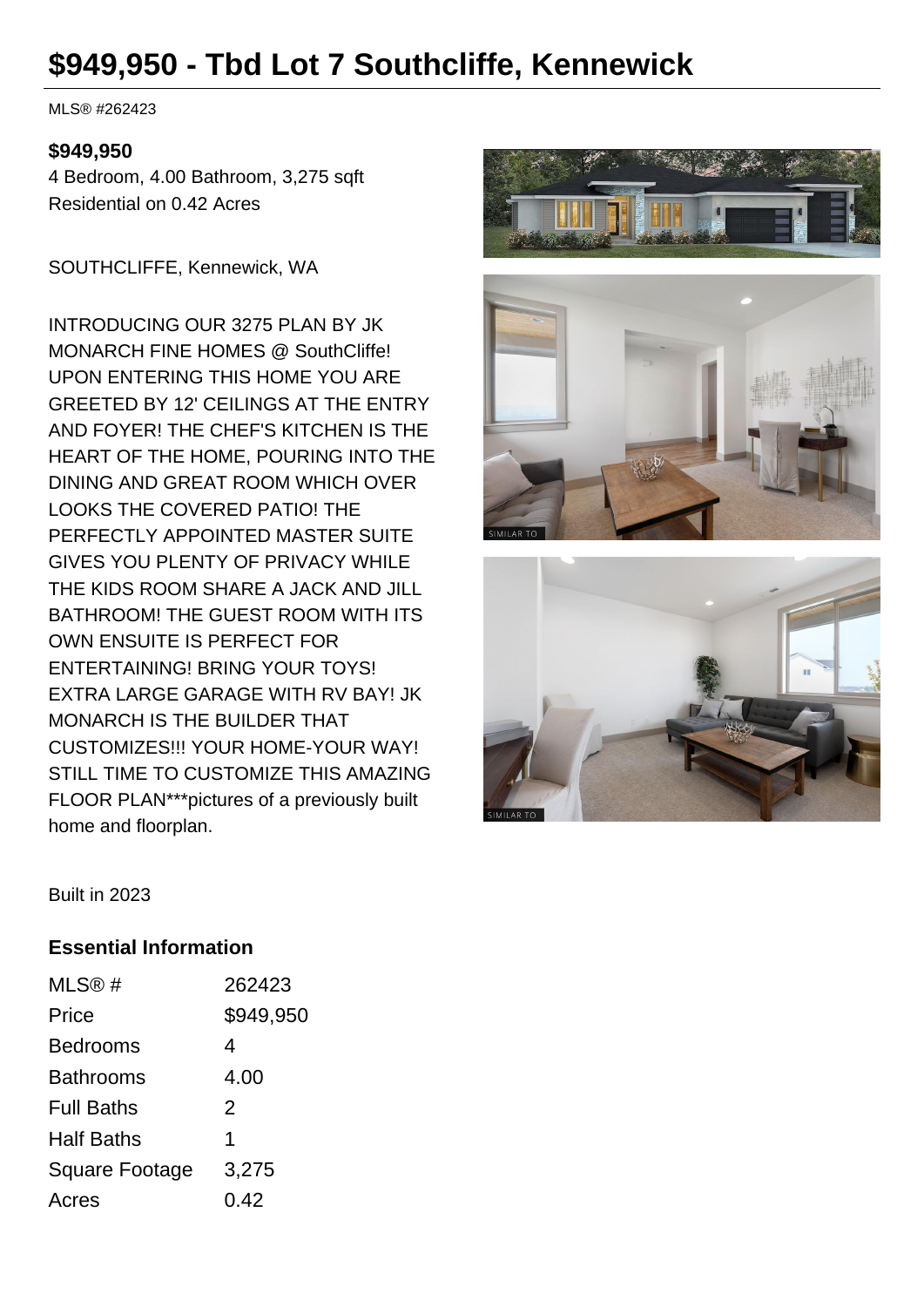| <b>Year Built</b> | 2023          |
|-------------------|---------------|
| <b>Type</b>       | Residential   |
| Sub-Type          | Single Family |
| <b>Style</b>      | Other         |
| <b>Status</b>     | To Be Built   |

## **Community Information**

| Address      | Tbd Lot 7 Southcliffe |
|--------------|-----------------------|
| Area         | <b>Benton</b>         |
| Subdivision  | <b>SOUTHCLIFFE</b>    |
| City         | Kennewick             |
| <b>State</b> | WA                    |
| Zip Code     | 99338                 |

#### **Amenities**

| <b>Utilities</b> | Appliances-Electric, Electric                                               |
|------------------|-----------------------------------------------------------------------------|
| Parking          | Attached, Door Opener, Finished, 4 car, RV Parking-Covered, Garage-4<br>Car |
| # of Garages     | 4                                                                           |
| Garages          | Attached, Door Opener, Finished, 4 car, RV Parking-Covered                  |

### **Interior**

| <b>Interior Features</b> | Ceiling - Raised, Extra Storage, French Doors            |
|--------------------------|----------------------------------------------------------|
| Appliances               | Dishwasher, Garbage Disposal, Microwave Oven, Range/Oven |
| Heating                  | Central Air, Forced Air                                  |
| Fireplace                | Yes                                                      |
| <b>Fireplaces</b>        | 1, FP - Gas, In Family Room, See Remarks                 |

#### **Exterior**

| <b>Exterior</b>          | Stucco, Rock         |
|--------------------------|----------------------|
| <b>Exterior Features</b> | Patio/Covered, Porch |
| Lot Description          | View                 |
| Windows                  | Windows - Vinyl      |
| Roof                     | Comp Shingle         |
| Foundation               | <b>Crawl Space</b>   |

## **Additional Information**

| Days on Market | $\overline{5}$  |
|----------------|-----------------|
| Zoning         | SINGLE FAMILY R |